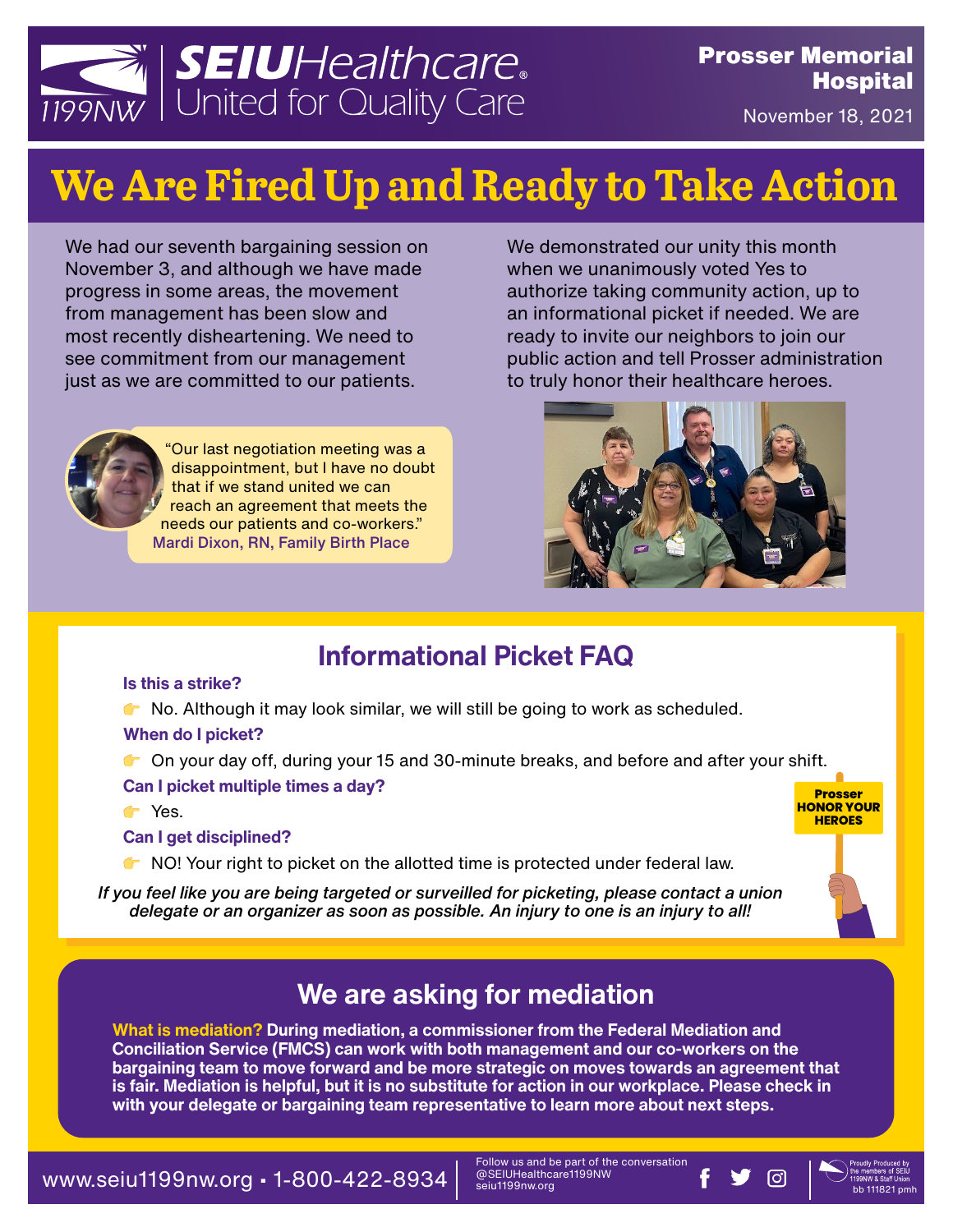"Being a nurse at PMH is different than being a nurse at a big hospital. We don't have the luxury of an IV team, a code team, lift team or a pharmacy who mixes our medications. We have to be masters at so much in order to provide our patients with the care they deserve. We deserve a fair contract!" Maryann Hildebrant, RN Acute care



"I have worked at other facilities with mandatory low census and nurses will not take it. Right now nurses are leaving and were going to see more folks start to leave if we have mandatory low census language. It seems like management is not



listening. We are putting our lives on the line, while the hospital is making money off of the COVID grants. I have not heard from one nurse that they would want low census – we are willing to come to work, so why put us on low census?" Kristi Shoman, RN DI

| <b>Union Proposals</b>                                                                                                                                                                                                                                                 | <b>Management proposals</b>                                                                                |
|------------------------------------------------------------------------------------------------------------------------------------------------------------------------------------------------------------------------------------------------------------------------|------------------------------------------------------------------------------------------------------------|
| No Mandatory Low Census                                                                                                                                                                                                                                                | <b>NO.</b> Wants the ability to Low Census                                                                 |
| <b>PTO</b><br>1-3 years- 10 days<br>3-5 years- 13 days<br>5-10 years- 15 days<br>10-15 years- 18 days<br>15-20 years- 22 days<br>20+ years- 25 days<br>Front load vs. what we have now will give us more days<br>sooner. This will also align us with what AFSCME has. | <b>NO.</b> Keep what we have                                                                               |
| Ability to roll over 20 days to the next year                                                                                                                                                                                                                          | NO. Keep at 10 days                                                                                        |
| <b>Rest between shift:</b> A nurse should receive 10 hours of<br>rest between scheduled shifts<br>Rate of pay: Double time the regular rate of pay for<br>shifts who do not get the adequate rest                                                                      | <b>NO</b><br><b>NO</b>                                                                                     |
| <b>Sick leave:</b><br>Able to cash out 2 sick days for 1 regular rate of pay day<br>0 <sub>R</sub><br>Exchange 2 sick days for 1 vacation day                                                                                                                          | <b>NO</b>                                                                                                  |
| Holidays: Keep our current holiday rotation<br>To be on a 24-hour rotation and based on hours worked                                                                                                                                                                   | Remove the day after Thanksgiving as a<br>holiday and add a floating holiday<br><b>Tentative agreement</b> |
| <b>Wages:</b><br>Year 1-5%<br>Year 2-4%<br>Year 3-3%<br>Retro pay from July                                                                                                                                                                                            | <b>Wages:</b><br>Year 1-3%<br>Year 2-3%<br>Year 3-3%<br>Yes to retro but no commitment                     |
| <b>Callback:</b> Double time the regular rate of pay                                                                                                                                                                                                                   | <b>NO</b>                                                                                                  |
| Extra shifts picked up: Double time the regular rate of pay.<br>Overtime: Double time the regular rate of pay                                                                                                                                                          | <b>NO</b><br><b>NO</b>                                                                                     |
| A nurse who works these extra shifts will not be floated<br>to another department unless mutually agreeable                                                                                                                                                            | <b>Tentative agreement</b>                                                                                 |
| Benefits: Full-time employees are eligible for 100% and<br>part-time employees are eligible for 50% contribution<br>towards the basic plan.                                                                                                                            | <b>Tentative agreement</b>                                                                                 |

WWW.Seiu1199nw.org • 1-800-422-8934  $\parallel$   $\frac{F}{\text{SSEIUPlealthcar}^{E}\text{OII}}$  bolight and be part of the conversation<br>bb 111821 pmh

Follow us and be part of the conversation @SEIUHealthcare1199NW seiu1199nw.org